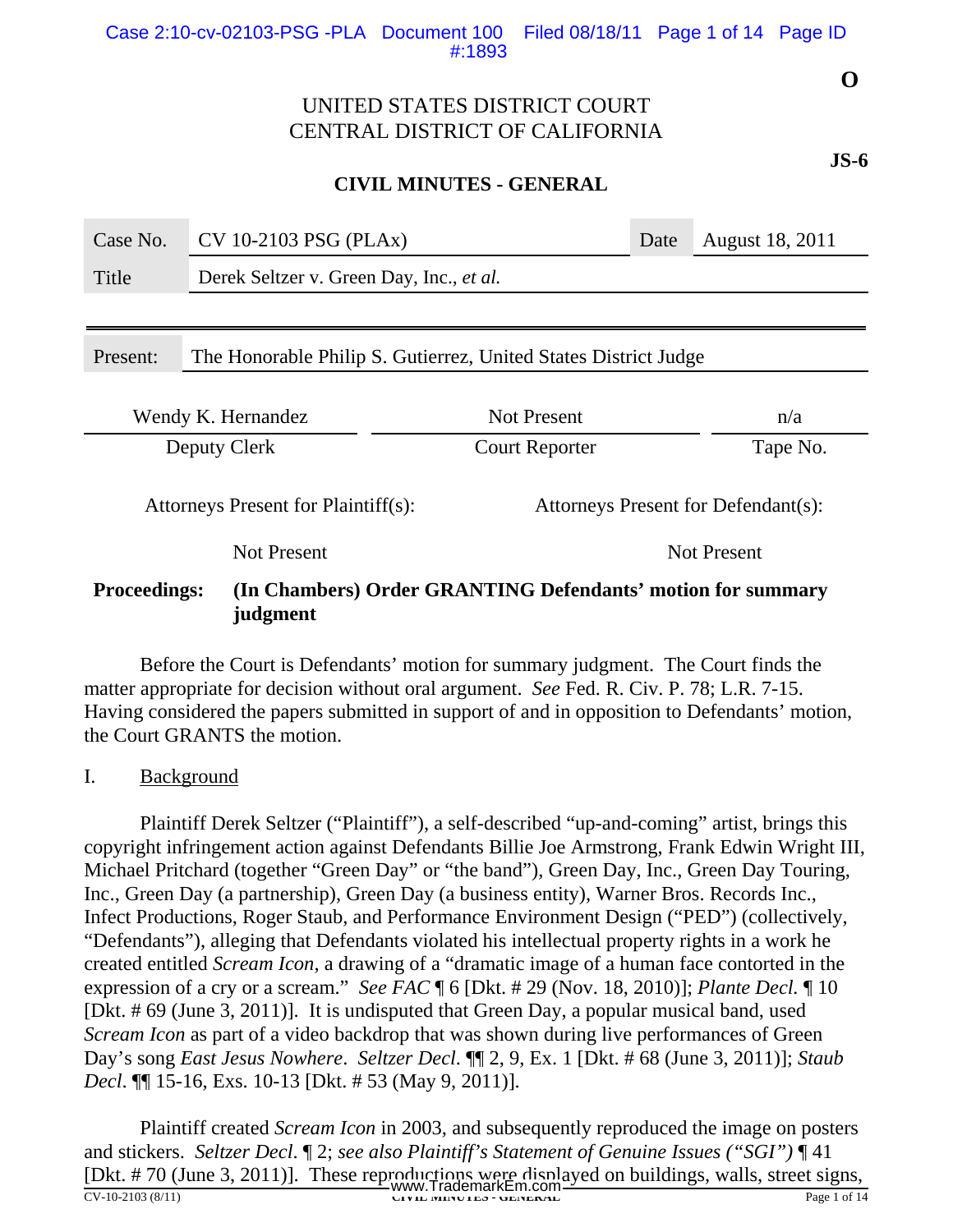### **CIVIL MINUTES - GENERAL**

| Case No. | $CV 10-2103 PSG (PLAx)$                         | Date August 18, 2011 |
|----------|-------------------------------------------------|----------------------|
| Title    | Derek Seltzer v. Green Day, Inc., <i>et al.</i> |                      |

and other public spaces around Los Angeles, including, specifically, a wall at Sunset Boulevard and Gardner Avenue. *Anderson Decl*., Ex. 1 (*Seltzer Depo*. 29:7-21, 40:6-13, 42:24-25, 51: 8-11, 53:14-21, 54:20-22, 57:13-19, 61:5-22, 68:7-8, Ex. 64) [Dkt. # 54 (May 9, 2011)]. The *Scream Icon* image was also disseminated online. *Id.* at 68:16-23.

In 2008, Defendant Richard Staub, a photographer and set designer, took a photograph of a wall "covered with street art and graffiti" at the intersection of Sunset and Gardner. *Staub Decl.* ¶ 8, Ex. 9 [Dkt. # 53 (May 9, 2011)]. His photograph depicted a "torn and weathered" *Scream Icon* poster, among others. *Id.*; *Mot*. 2:18. Subsequently, in 2009, Staub was hired by the Green Day Defendants and PED to create video backdrops for Green Day's 2009-10 concert tour featuring the band's newly-released album, *21st Century Breakdown*. *Staub Decl*. ¶¶ 8-9. According to Staub, this job required him to listen to and review all of the songs Green Day expected to perform, so he could visually represent the tone, mood, and theme of each song in the corresponding video backdrop. *Id.* ¶ 9.

The eighth track on Green Day's *21st Century Breakdown* album is titled *East Jesus Nowhere.* According to Green Day lead singer Billie Joe Armstrong, who wrote the song, the "underlying theme" of *East Jesus Nowhere* is "the hypocrisy of religions." *Anderson Decl*. ¶ 7(a) (*Armstrong Depo*. 10:15-17). Staub listened to *East Jesus Nowhere* to help him create a video backdrop for the song. *Staub Decl*. ¶ 12; *SGI* ¶ 12. The four-minute video backdrop he ultimately created included a composite image based on his 2008 photograph of the Sunset/Gardner Wall containing the graffiti-covered poster of *Scream Icon*. *Staub Decl*. ¶¶ 13-14, 16, Exs. 9, 11. Specifically, Staub used the portion of his photograph containing the *Scream Icon* poster, altered the color and contrast, added a brick background, and then superimposed a red spray-painted cross over the modified image. *Staub Decl*. ¶ 16, Ex. 12. His video backdrop was displayed behind Green Day when the band performed *East Jesus Nowhere* (one out of approximately 32 songs performed) in concerts from July 2009 to November 2009. *Schneider Decl*. ¶¶ 3-4, 7 [Dkt. # 56 (May 9, 2011)]. The image of *Scream Icon* was not used on any artwork for Green Day's *21st Century Breakdown* album, on any Green Day merchandise, on Green Day concert tickets, or in any television, print, or internet advertisements. *Anderson Decl*. ¶ 13, Ex. A; *Schneider Decl*. ¶ 6.

On March 23, 2010, Plaintiff filed this action, alleging that Defendants used *Scream Icon* without permission, authority, or consent in violation of the Copyright Act, Lanham Act, and state law. Specifically, his Complaint asserts causes of action for direct and contributory copyright infringement, as well as direct and contributory violations of the Lanham Act, 15 U.S.C. § 1125(a), unfair business practices in violation of Cal. Bus. & Prof. Code § 17200, and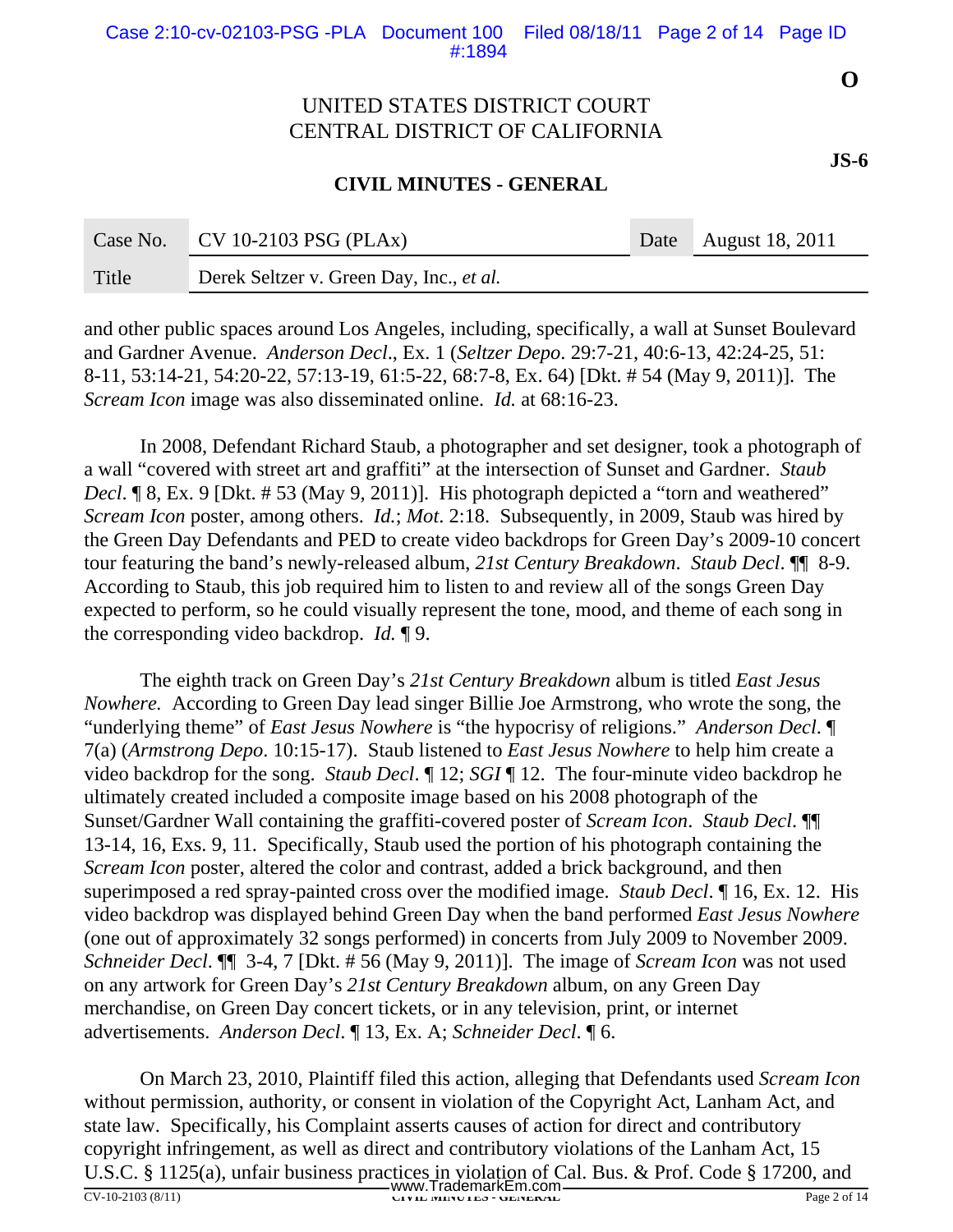### **CIVIL MINUTES - GENERAL**

| Case No. | $\sqrt{CVI0-2103}$ PSG (PLAx)            | Date August 18, 2011 |
|----------|------------------------------------------|----------------------|
| Title    | Derek Seltzer v. Green Day, Inc., et al. |                      |

dilution under Cal. Bus. & Prof. Code § 14330. *See FAC* [Dkt. # 29 (Nov. 18, 2010)]. Defendants now move for summary judgment, contending, *inter alia*, that their use of the *Scream Icon* image in the video backdrop for *East Jesus Nowhere* was fair use.

#### II. Legal Standard

Federal Rule of Civil Procedure 56(c) establishes that summary judgment is proper only when "the pleadings, the discovery and disclosure materials on file, and any affidavits show that there is no genuine issue as to any material fact and that the movant is entitled to judgment as a matter of law." Fed. R. Civ. P. 56(c). The moving party has the burden of demonstrating the absence of a genuine issue of fact for trial. *See Anderson v. Liberty Lobby, Inc*., 477 U.S. 242, 256, 106 S. Ct. 2505, 91 L. Ed. 2d 202 (1986). If the moving party satisfies the burden, the party opposing the motion must set forth specific facts showing that there remains a genuine issue for trial, and "may not rest upon mere allegations or denials of his pleading." *See id.* at 248, 257 (citations omitted) .

A non-moving party who bears the burden of proving at trial an element essential to its case must sufficiently establish a genuine dispute of fact with respect to that element or face summary judgment. *See Celotex Corp. v. Catrett*, 477 U.S. 317, 322-23, 106 S. Ct. 2548, 91 L. Ed. 2d 265 (1986). Such an issue of fact is a genuine and material issue if it cannot be reasonably resolved in favor of either party and may affect the outcome of the suit. *See Anderson*, 477 U.S. at 248, 250-51.

If the moving party seeks summary judgment on a claim or defense for which it bears the burden of proof at trial, the moving party must use affirmative, admissible evidence. Admissible declarations or affidavits must be based on personal knowledge, must set forth facts that would be admissible evidence at trial, and must show that the declarant or affiant is competent to testify as to the facts at issue. *See* Fed. R. Civ. P. 56(e).

#### III. Discussion

In moving for summary judgment, Defendants first challenge Plaintiff's claims under the Copyright Act. According to Defendants, these claims fail matter of law because, *inter alia*, Defendant' use of *Scream Icon* in the video backdrop for *East Jesus Nowhere* constitutes fair use of the work pursuant to Section 107 of the Copyright Act. Defendants further contend that summary judgment is proper as to Plaintiff's Lanham Act and state law unfair competition claims on grounds that the claims are preempted, barred by the doctrines of unclean hands and

**O**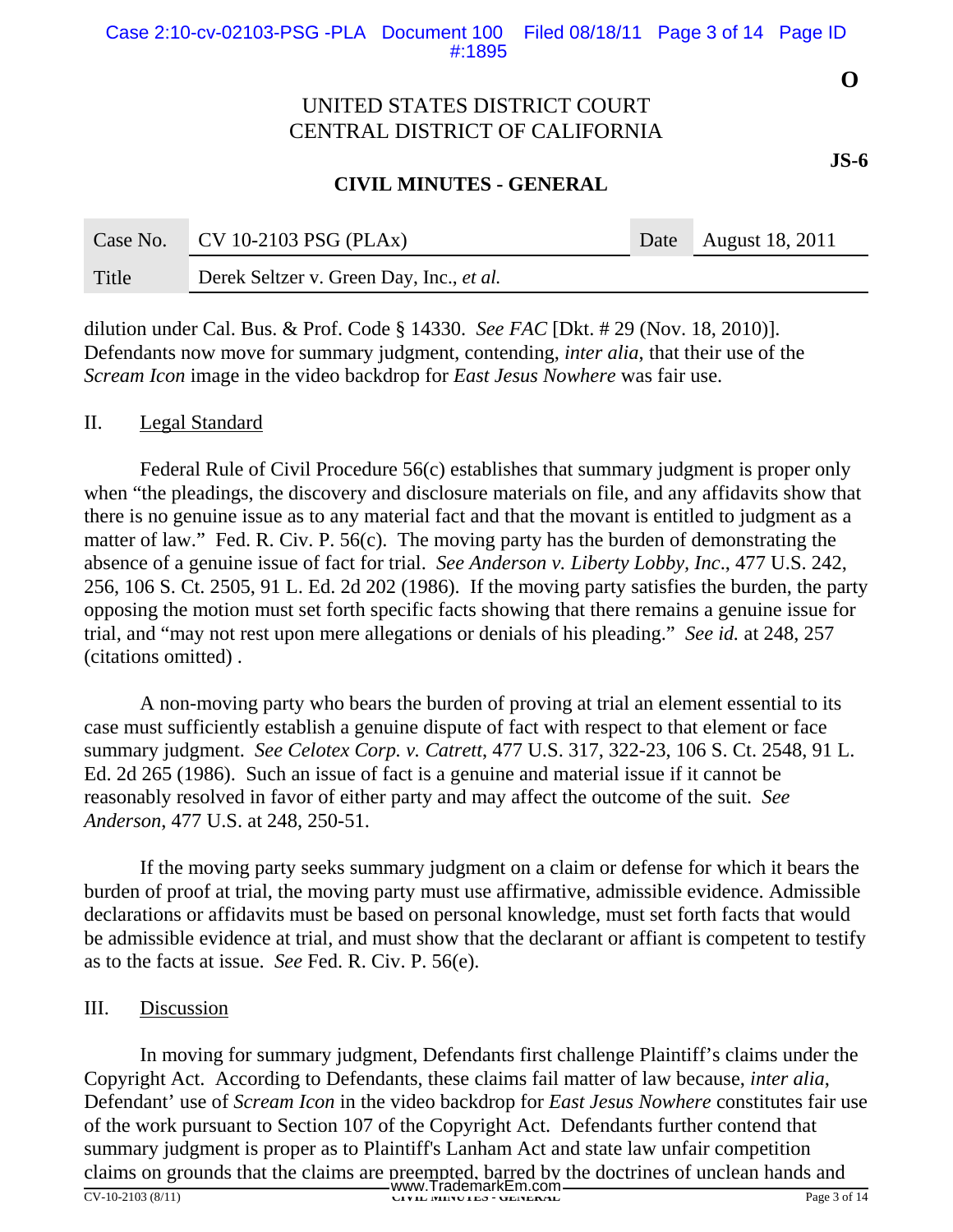### **CIVIL MINUTES - GENERAL**

| Case No. | CV 10-2103 PSG (PLAx)                    | Date August 18, 2011 |
|----------|------------------------------------------|----------------------|
| Title    | Derek Seltzer v. Green Day, Inc., et al. |                      |

estoppel, and the undisputed evidence shows there has been no trademark use. For reasons explained below, the Court agrees that summary judgment is proper on all of Plaintiff's claims.

#### A. Copyright Infringement Claims (First and Second Causes of Action)

In order to establish a claim of copyright infringement, Plaintiff must establish (1) ownership of a valid copyright and (2) unauthorized copying or a violation of one of the other exclusive rights afforded copyright owners pursuant to the Copyright Act. *Kelly v. Arriba Soft Corp.*, 336 F.3d 811, 817 (9th Cir. 2003). Defendants appear to concede both elements in this case. They argue, however, that Plaintiff's copyright claims nonetheless fail as a matter of law because, *inter alia*, their use of *Scream Icon* in the video backdrop qualifies as fair use. Because a finding of fair use negates all liability stemming from Defendants' use of the image, the Court need not address either the validity of Plaintiff's claim of copyright ownership or any issues relating to the contributory liability claim against the individual band members. *See Bill Graham Archives, LLC. v. Dorling Kindersley Ltd.*, 386 F. Supp. 2d 324, 327 (S.D.N.Y. 2005).

#### 1. *Fair Use Doctrine*

"Fair use" of a copyrighted work "is not an infringement of copyright" under the Copyright Act. 17 U.S.C. § 107. The fair use doctrine "creates a limited privilege in those other than the owner of a copyright to use the copyrighted material in a reasonable manner without the owner's consent," *Fisher v. Dees*, 794 F. 2d 432, 435 (9th Cir. 1986), and "permits courts to avoid rigid application of the copyright statute when, on occasion, it would stifle the very creativity which the law is designed to foster." *Campbell v. Acuff-Rose Music, Inc*., 510 U.S. 569, 577, 114 S.Ct. 1164, 127 L. Ed. 2d 500 (1994) (internal quotations omitted). To determine whether the use of a particular copyrighted work qualifies as fair use, courts consider four factors: (1) the purpose and character of the use, including whether such use is of a commercial nature or is for nonprofit educational purposes; (2) the nature of the copyrighted work; (3) the amount and substantiality of the portion used in relation to the copyrighted work as a whole; and (4) the effect of the use upon the potential market for or value of the copyrighted work. 17 U.S.C. § 107. These four factors, however, are not to be treated in isolation; rather, all factors "are to be explored, and the results weighed together." *Campbell*, 510 U.S. at 578.

#### a. First Factor: Purpose and Character of the Use

The first factor in the fair use analysis is "the purpose and character of the use, including whether such use is of a commercial nature or is for nonprofit educational purpose." 17 U.S.C. § WWW.TrademarkEm.com Factor CV-10-2103 (8/11) **CIVIL MINUTES - GENERAL** Page 4 of 14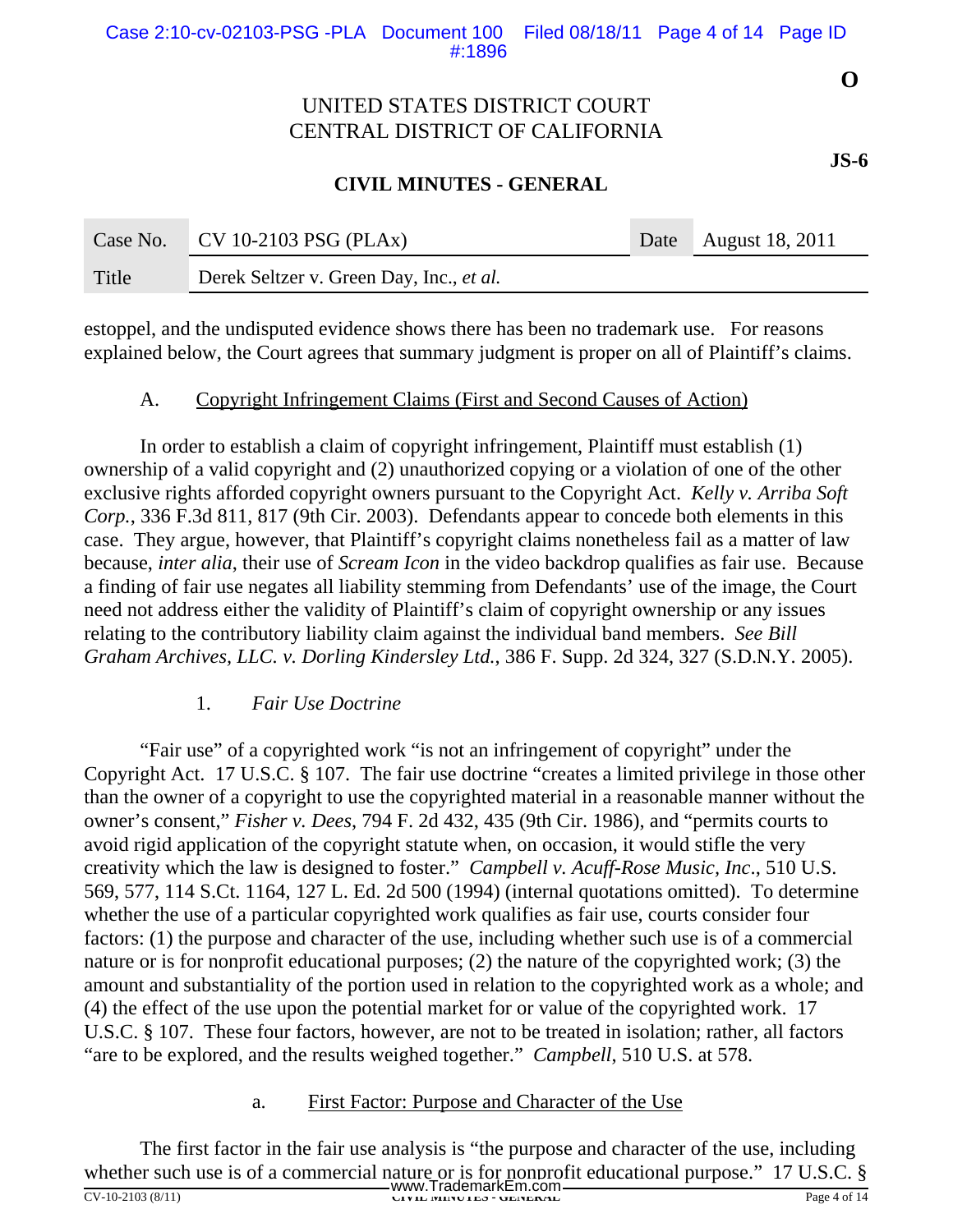### **CIVIL MINUTES - GENERAL**

| Case No. | $\Box$ CV 10-2103 PSG (PLAx)             | Date August 18, 2011 |
|----------|------------------------------------------|----------------------|
| Title    | Derek Seltzer v. Green Day, Inc., et al. |                      |

107(1). The focus of this inquiry is "whether the new work merely supersede[s] the objects of the original creation or instead adds something new, with a further purpose or different character, altering the first with new expression, meaning, or message; it asks, in other words, whether and to what extent the new work is 'transformative.'" *Campbell*, 510 U.S. at 579 (internal quotations and citations omitted). A work is considered transformative where "the secondary use adds value to the original - if [copyrightable expression in the original work] is used as raw material, transformed in the creation of new information, new aesthetics, new insights and understandings - this is the very type of activity that the fair use doctrine intends to protect for the enrichment of society." *Castle Rock Entm't v. Carol Pub Group, Inc*., 150 F.3d 132, 142 (2nd Cir. 1998) (internal quotations and citations omitted); *see also Wall Data, Inc. v. L.A. County Sheriff's Dep't*, 447 F.3d 769, 778 (9th Cir. 2006) ("A use is considered transformative only where a defendant changes a plaintiff's copyrighted work or uses the plaintiff's copyrighted work in a different context such that the plaintiff's work is transformed into a new creation."). Although a transformative purpose is not required for a finding of fair use, as the Supreme Court explained in *Campbell*, because the creation of transformative works further the goal of copyright in promoting science and the arts, "[s]uch works thus lie at the heart of the fair use doctrine's guarantee of breathing space within the confines of copyright." *Campbell*, 510 U.S. at 579. Accordingly, "the more transformative the new work, the less will be the significance of other factors, like commercialism, that may weigh against a finding of fair use." *Id.*

In this case, the Court agrees with Defendants that the video backdrop created for *East Jesus Nowhere* is transformative. The different visual elements Staub added, including graffiti, a brick backdrop, and (especially) the large red cross over the image, considered in connection with the music and lyrics of *East Jesus Nowhere*, "add[] something new, with a further purpose or different character" than Plaintiff's original work. *Campbell*, 510 U.S. at 579; *see also Sandoval v. New Line Cinema Corp*., 973 F. Supp. 409, 413 (S.D.N.Y. 1997) (holding that the defendants' use of the plaintif's photographs in a movie scene was transformative because the "defendants used the visual images created in the plaintiff's work in furtherance of the creation of a distinct visual aesthetic and overall mood for the moviegoer watching the scene in the killer's apartment"). The parties do not actually appear to dispute this. Staub testified that he added a large red cross to the image of a torn *Scream Icon* poster to visually represent the "relationship between organized religion and pain and suffering," which he felt was consonant with the theme of *East Jesus Nowhere*. *Staub Decl.* ¶¶ 8, 12, 13, 15. Plaintiff, in contrast, stated that he created *Scream Icon* to address "themes of youth culture, skateboard culture, [and] insider/outsider culture." *Anderson Decl*., Ex. 1 (*Seltzer Depo*. 101:1-5) [Dkt. # 54 (May 9, 2011)].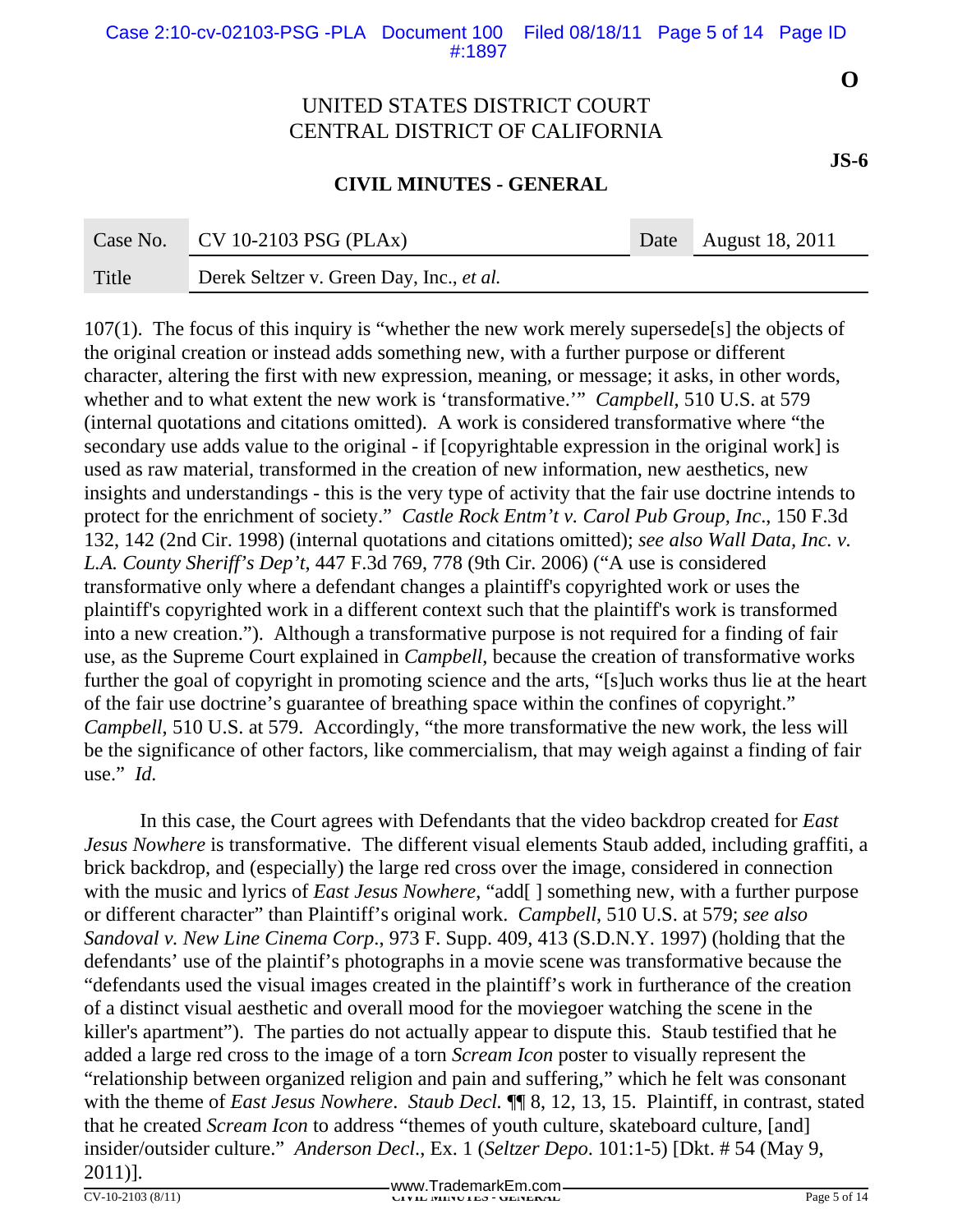### **CIVIL MINUTES - GENERAL**

| Case No. | $\sim$ CV 10-2103 PSG (PLAx)                    | Date August 18, 2011 |
|----------|-------------------------------------------------|----------------------|
| Title    | Derek Seltzer v. Green Day, Inc., <i>et al.</i> |                      |

Moreover, in complaining about how Defendants used *Scream Icon*, Plaintiff effectively concedes that Defendants' use was transformative. To wit, he testified that Defendants' use of *Scream Icon* in the video backdrop for *East Jesus Nowhere*:

> [T]ainted the original message of the image and [ ] made it now synonymous with lyrics, a video, and concert tour that it was not originally intended to be used with….. I make an image, I produce it, I tailor it to my needs, the concept, the content, and then someone comes along, defaces the image, puts a red cross on it. I mean, maliciously devalues the original intent and then shows it to thousands upon thousands of people.

*Seltzer Depo*. 157:24-158:2; 158:14-19. Thus, as there appears to be no dispute that Defendants added new meaning to Plaintiff's work, the Court holds that the video backdrop created by Staub using *Scream Icon* was transformative. *See Kelly v. Arriba Soft Corp*., 336 F.3d 811, 818-19 (9th Cir. 2003) (holding that "even making an exact copy of a work may be transformative so long as the copy serves a different function than the original work.").

In addition, the first fair use factor requires the Court to consider whether Plaintiff's copyrighted work "is of a commercial nature or is for nonprofit educational purposes." 17 U.S.C. § 107(1); *Campbell*, 510 U.S. at 584 (noting that "the mere fact that a use is educational and not for profit does not insulate it from a finding of infringement, any more than the commercial character of a use bars a finding of fairness."). In engaging in this inquiry, the Court finds the Ninth Circuit's decision in *Kelly v. Arriba Soft Corp*., 336 F.3d 811, 818 (9th Cir. 2003), particularly instructive. In *Kelly*, a photographer brought a direct infringement claim against Arriba, the operator of an Internet search engine that provided thumbnail versions of the photographer's images in response to search queries. Id. at 815-16. The court found that Arriba's use of the thumbnail images was a fair use because, among other reasons, the commercial use of the images was merely incidental. *Id.* at 818-22. To this end, it reasoned that even though Arriba operated its web site for commercial purposes, and the Plaintiffs' images were part of the search engine databases, the commercial nature of the use weighed only slightly against a finding of fair use, because Arriba "was neither using [plaintiff's] images to directly promote its web site nor trying to profit by selling [plaintiff's] images." *Id.* at 818.

The same is true in this case. Although Plaintiff is correct that Defendants profited from the concert tour, the commercial significance of Defendants' use of *Scream Icon* is minimal, if not negligible. The *Scream Icon* image was not used on any merchandise, ticket stubs, or CV-10-2103 (8/11)<br>
CV-10-2103 (8/11)<br>
CIVIL MINUTES - GENERAL Page 6 of 14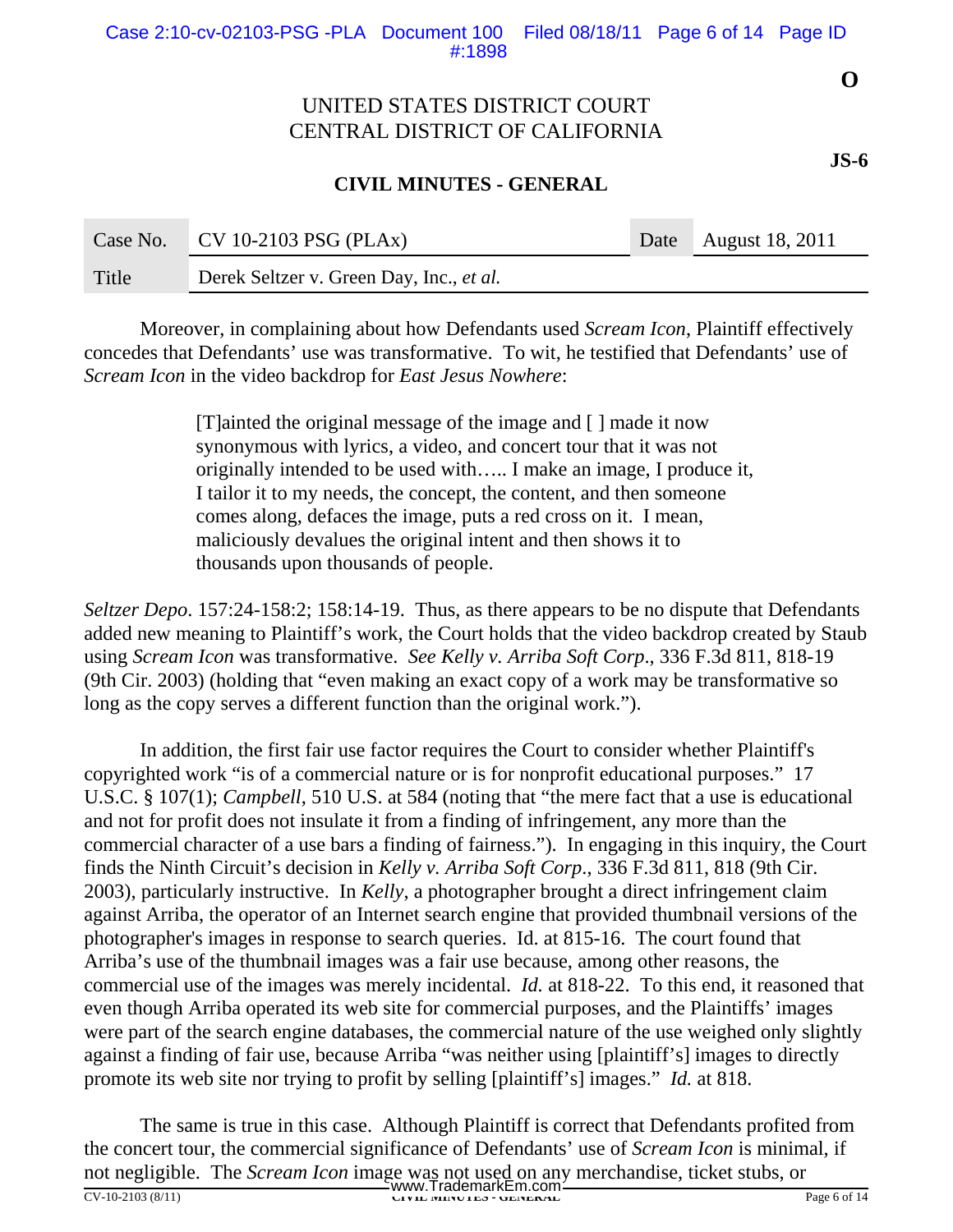### **CIVIL MINUTES - GENERAL**

| Case No. | $\Box$ CV 10-2103 PSG (PLAx)             | Date August 18, 2011 |
|----------|------------------------------------------|----------------------|
| Title    | Derek Seltzer v. Green Day, Inc., et al. |                      |

advertisements, *Schneider Decl*. ¶ 4, 6-7 [Dkt. # 56 (May 9, 2011)], and Plaintiff presents no evidence otherwise showing that Defendants used *Scream Icon* to directly promote Green Day's concert tours or increase concert sales. Accordingly, to the extent that Defendants' use of *Scream Icon* can be categorized as "commercial" this consideration weights only slightly against a finding of fair use. *See Blanch v. Koons*, 467 F.3d 244, 254 (2d Cir. 2006) (finding that the district court properly discounted the secondary commercial nature of the use because the work was substantially transformative).

In sum, because the Court finds that the work is substantially transformative, and minimally commercial in nature, it therefore holds that the first factor weighs strongly in favor of fair use.

#### b. Second Factor: Nature of the Copyrighted Work

The second factor in the fair use inquiry is "the nature of the copyrighted work." 17 U.S.C. § 107(2). In general, "[w]orks that are creative in nature are closer to the core of intended copyright protection than are more fact-based works." *Kelly v. Arriba Soft Corp*., 336 F.3d 811, 820 (9th Cir. 2003). The fact that a work is published or unpublished, however, is also a critical element of its nature. *Id.* (*Harper & Row Publishers, Inc. v. Nation Enters*., 471 U.S. 539, 565 (1985)). Courts are more likely to find fair use when a work is published, because the first appearance of the artist's expression has already occurred. *Id.*

Here, it is undisputed that *Scream Icon*, Plaintiff's image of a frightened, fang-toothed human face, is creative in nature. *Plante Decl*. ¶ 10 [Dkt. # 69 (June 3, 2011)]. The creative nature of Plaintiff's work, however, does not automatically tilt this factor in favor of Plaintiff. The fact that *Scream Icon* was published and appeared on the internet before Green Day used the image is also critical in determining whether the use of *Scream Icon* qualifies as fair use. Here, again, *Kelly* is instructive. In *Kelly*, the Ninth Circuit held that the second factor weighed slightly against fair use, reasoning that although the plaintiff's images were creative in nature, the images had also appeared on the internet before the defendant had used them. 336 F.3d at 820. Accordingly, the Court holds that, as in *Kelly*, the second factor weighs slightly against fair use.

#### c. Third Factor: Amount and Substantiality of the Use

The third factor in the fair use inquiry considers the "amount and substantiality of the portion used in relation to the copyrighted work as a whole." 17 U.S.C. § 107(3). Under this factor, courts must determine whether "'the quantity and value of the materials used'... are CV-10-2103 (8/11) **CIVIL MINUTES - GENERAL** Page 7 of 14 www.TrademarkEm.com

**O**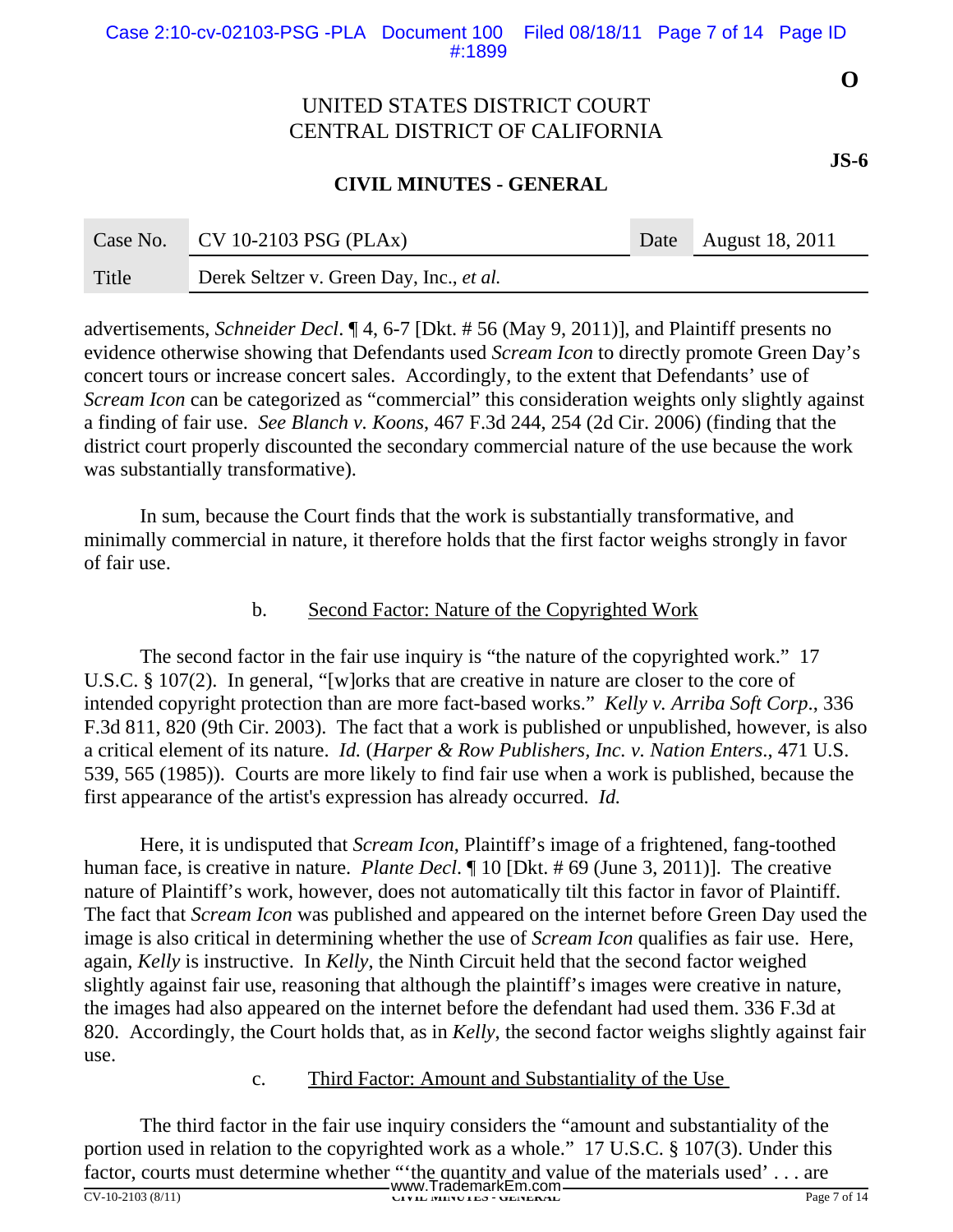#### **CIVIL MINUTES - GENERAL**

|       | Case No. CV 10-2103 PSG (PLAx)           | Date August 18, 2011 |
|-------|------------------------------------------|----------------------|
| Title | Derek Seltzer v. Green Day, Inc., et al. |                      |

reasonable in relation to the purpose of the copying." *Campbell v. Acuff-Rose Music, Inc*., 510 U.S. 569, 586 (1994) (internal quotations omitted). While copying work in its entirety generally weighs against a finding of fair use, the "extent of permissible copying varies with purpose and character of the use." *Id.* at 586-87; *see also Kelly*, 336 F.3d at 820-21 ("If the secondary user only copies as much as is necessary for his or her intended use, then this factor will not weigh against him or her."). A proper analysis involves both a quantitative and qualitative evaluation of the materials used. *Campbell*, 510 U.S. at 587.

Here, as previously noted, Defendants used *Scream Icon* as part of a composite image in a video backdrop containing numerous other images, graphical elements, and visual effects. *Staub Decl*. ¶¶ 13-14, Ex. 11 [Dkt. # 53 (May 9, 2011)]. Plaintiff suggests that because Defendants' use goes to the very "heart" of Plaintiff's original work, it therefore weighs heavily against a finding of fair use. *Opp*. 10:9-15. The Court, however, disagrees. Even though Defendants used substantial portions of Plaintiff's work, the image of *Scream Icon* in Staub's video backdrop was but one of many visual elements used to convey the mood, tone, and meaning of Green Day's *East Jesus Nowhere*. Accordingly, the Court finds that the third factor weighs in favor of fair use, albeit only slightly. *See Bill Graham Archives, LLC. v. Dorling Kindersley Ltd.*, 386 F. Supp. 2d 324, 330-31 (S.D.N.Y. 2005) (finding that even though the copied images were reproduced in their entirety, the reproductions did not capture the "heart" of the original work because they formed "only a small part of a book meant to represent the Grateful Dead's history and [were] displayed among hundreds of other images and text").

#### d. Fourth Factor: Effect of the Use on the Market for the Work

The fourth fair use factor considers "the effect of the use upon the potential market for or value of the copyrighted work." 17 U.S.C. § 107(4). Under this factor, courts must "consider not only the extent of market harm caused by the particular actions of the alleged infringer, but also 'whether unrestricted and widespread conduct of the sort engaged in by the defendant . . . would result in a substantially adverse impact on the potential market' for the original." *Campbell*, 510 U.S. at 590 (internal citation omitted); *see also American Geophysical Union v. Texaco, Inc.*, 60 F.3d 913, 930 (2d Cir. 1994) ("Only an impact on potential licensing revenues for traditional, reasonable, or likely to be developed markets should be legally cognizable when evaluating a secondary use's effect upon the potential market for or value of the copyrighted work.") (internal citations and quotations omitted). Use of a copyrighted work which does not usurp the market for the original or potential derivative uses weighs in favor of fair use. *Campbell*, 510 U.S. at 590; *see also Kelly v. Arriba Soft Corp*., 336 F.3d 811, 821 (9th Cir. 2003) (noting that a transformative work is "less likely to have an adverse impact on the market WWW.TrademarkEm.com **CV-10-2103 (8/11)** CIVIL MINUTES - GENERAL Page 8 of 14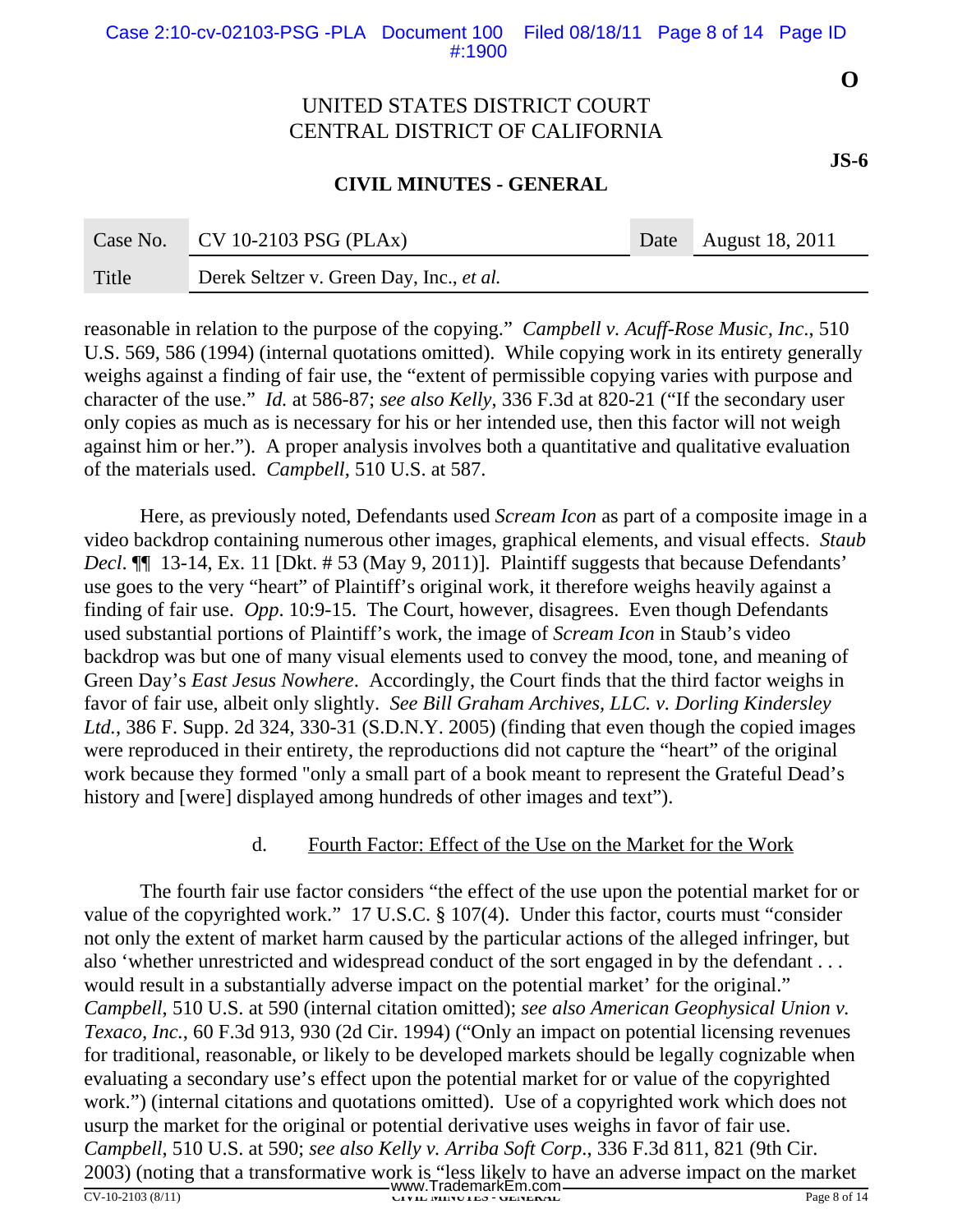### **CIVIL MINUTES - GENERAL**

| Case No. | CV 10-2103 PSG (PLAx)                    | Date August 18, 2011 |
|----------|------------------------------------------|----------------------|
| Title    | Derek Seltzer v. Green Day, Inc., et al. |                      |

of the original than a work that merely supersedes the copyrighted work.") (internal citations omitted).

The record in this case contains no evidence that Defendants' use of *Scream Icon* in the video backdrop of *East Jesus Nowhere* harmed the market for Plaintiff's work. Plaintiff admits that no collectors ever told him they would not buy his work because of Defendants' video backdrop. *Anderson Decl*., Ex. 1 (*Seltzer Depo*. 162:13-22). As support for his claim that he lost licensing revenues, Plaintiff points to his own statements in declarations that (1) he once licensed the use of *Scream Icon* in a music video for a song by the band "People," *Seltzer Decl.* ¶ 7 [Dkt. # 68 (June 3, 2011)]; and (2) that, although he had been "approached by other musical groups interested in licensing the use of *Scream Icon* in association with their work" prior to Defendants' use of *Scream Icon*, he has not been approached for any such licensing since Green Day's concert tour. *Id.* 18.

 Neither statement, however, suffices to defeat summary judgment on this claim. Not only does Plaintiff fail to offer evidence of any *revenues* from licensing *Scream Icon* to "People," as another federal district court noted, "the fact that a copyright holder has previously secured licenses does not make a given market traditional, reasonable, or likely to be developed." *Bill Graham Archives, LLC. v. Dorling Kindersley Ltd.*, 386 F. Supp. 2d 324, 332 (S.D.N.Y. 2005) (internal citations omitted). Plaintiff's second statement, that he'd been "approached" about licensing *Scream Icon* before – but not after – Green Day used his image, is too vague and unsubstantiated to raise a triable issue of fact as to whether Defendants' use harmed the market for Plaintiff's work. *See Berg v. Kincheloe*, 794 F.2d 457, 459 (9th Cir. 1986) ("The party opposing summary judgment may not rest on conclusory allegations, but must set forth specific facts showing that there is a genuine issue for trial.").

The Court also notes that because Defendants' use of *Scream Icon* was transformative, it is not likely to usurp the original or derivative market for Plaintiff's work. *See On Davis v. The Gap, Inc*., 246 F.3d 152, 176 (2d Cir. 2001) ("market effect must be evaluated in light of whether the secondary use is transformative.") (internal citations omitted); *see also Kelly v. Arriba Soft Corp*., 336 F.3d 811, 821-22 (9th Cir. 2003) (finding that the defendant's use of the copyrighted work did not harm the market, in part, because the thumbnail images were not a substitute for the full-sized images). Given the fundamentally different purposes of the two works, Staub's use of a modified version of the *Scream Icon* image in the *East Jesus Nowhere* video backdrop cannot reasonably be deemed a market substitute for Plaintiff's original *Scream Icon* image. In sum, this final factor weighs in Defendants' favor as well.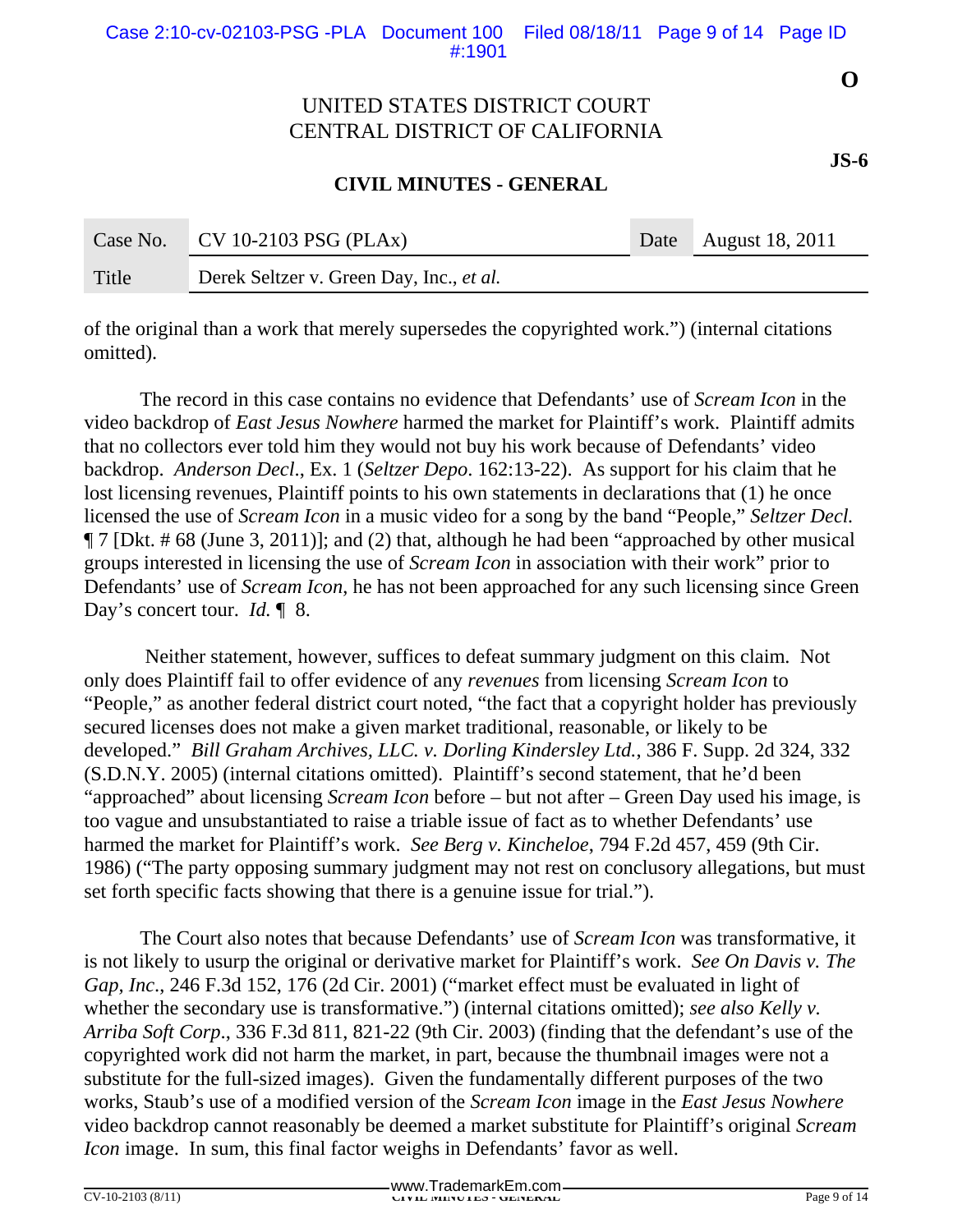### **CIVIL MINUTES - GENERAL**

| Case No. | $\sim$ CV 10-2103 PSG (PLAx)             | Date August 18, 2011 |
|----------|------------------------------------------|----------------------|
| Title    | Derek Seltzer v. Green Day, Inc., et al. |                      |

e. Conclusion as to Fair Use

After weighing the factors discussed above, the Court concludes that Defendants' use of Plaintiff's *Scream Icon* image is a non-infringing "fair use" under Section 107 of the Copyright Act. Staub's inclusion of *Scream Icon* as a composite image in the video backdrop for *East Jesus Nowhere* was highly transformative, and the record is void of evidence suggesting that such use adversely affected the potential market for Plaintiff's work. As a matter of law, the findings on these two factors outweigh any other fair use consideration favoring Plaintiff. *See Sandoval v. New Line Cinema Corp.*, 973 F. Supp. 409, 414 (S.D.N.Y. 1997). Accordingly, Defendants' motion for summary judgment on Plaintiff's claims under the Copyright Act is GRANTED.

### B. Lanham Act Claims

Plaintiff's third and fourth causes of action charge Defendants with direct and contributory violations of the Lanham Act, 15 U.S.C. § 1125(a). Specifically, Plaintiff attests that the use of *Scream Icon* in Staub's video backdrop "constitutes acts of unfair competition, false designation of origin and false representation of affiliation[.]" *FAC* ¶ 43.

In evaluating Defendants' motion for summary judgment on these claims, the Court first considers whether Plaintiff has produced admissible evidence showing that he has a valid, protectable trademark in the work at issue. *See Rearden LLC v. Rearden Commerce, Inc.*, No. C 06-7367 MHP, 2010 WL 2650516, at \*3-4 (N.D. Cal., July 1, 2010) (citing *Brookfield Comm. Inc. v. West Coast Ent. Corp*., 174 F.3d 1036, 1047, 1053 (9th Cir. 1999)). The Lanham Act defines a trademark as any "word, name, symbol, device or any combination thereof-(1) used by a person, or (2) which a person has a bona fide intention to use in commerce and applies to register ... to identify and distinguish the goods of one person, including a unique product, from those manufactured and or sold by others and to indicate the source of the goods, even if that source is unknown." 15 U.S.C. § 1127; *see also Chance v. Pac-Tel Teletrac Inc.*, 242 F.3d 1151, 1156 (9th Cir. 2001). Common law and statutory trademark rights are established through actual use in commerce, not registration or self-designation. 15 U.S.C. § 1125(a) ("Any person who ... uses in commerce any word, term, [or] name ... which is likely to cause confusion ... shall be liable in a civil action ...."); *see also Sengoku Works Ltd. v. RMC Int'l Ltd.*, 96 F.3d 1217, 1219 (9th Cir. 1996) ("To acquire ownership of a trademark it is not enough to have invented the mark first or even to have registered it first; the party claiming ownership must have been the first to actually use the mark in the sale of goods or services."). Under the Lanham Act, use in commerce requires "the bona fide use of a mark in the ordinary course of trade, and not made

**O**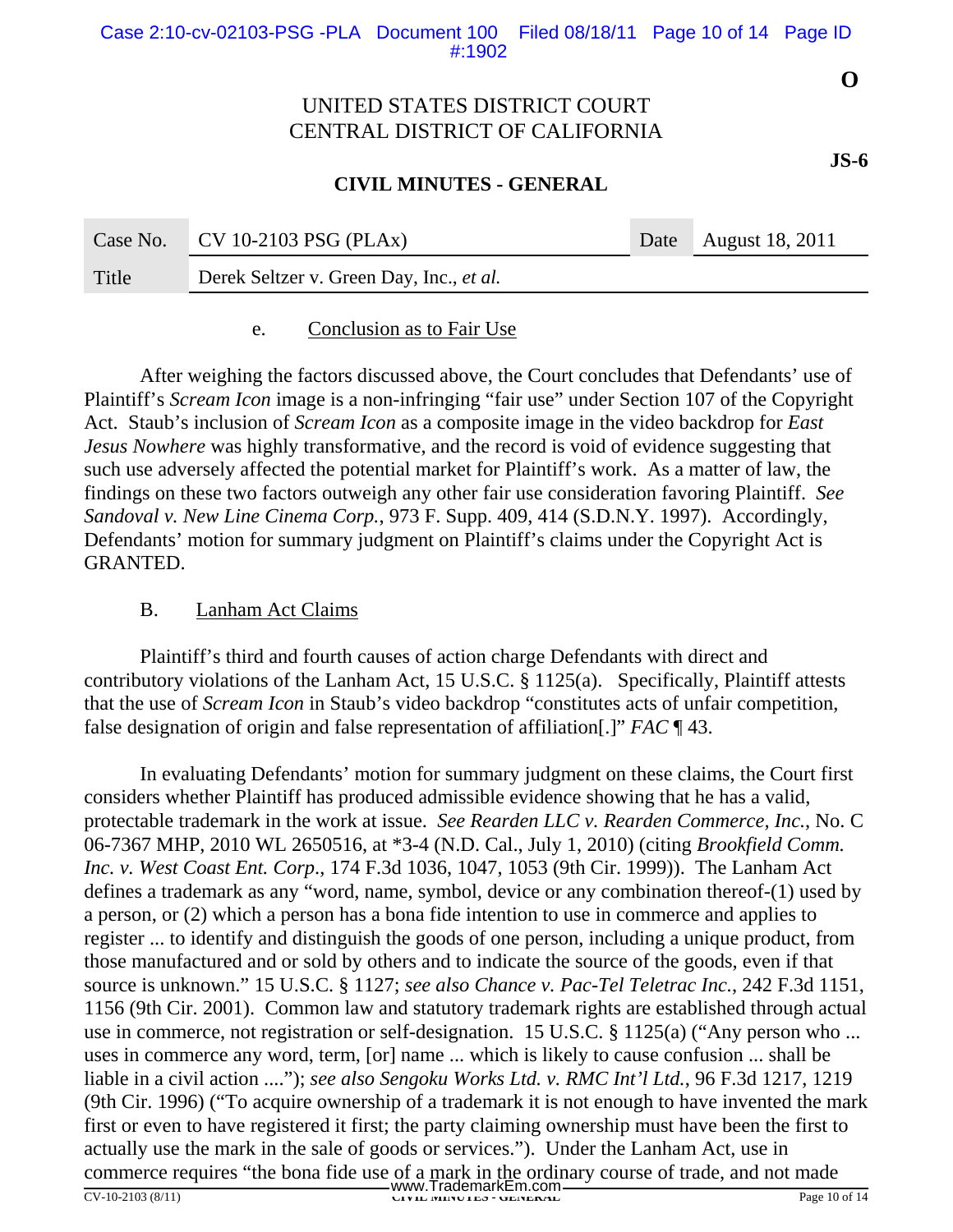#### **CIVIL MINUTES - GENERAL**

| Case No. | $CV 10-2103 PSG (PLAx)$                  | Date August 18, 2011 |
|----------|------------------------------------------|----------------------|
| Title    | Derek Seltzer v. Green Day, Inc., et al. |                      |

merely to reserve a right in a mark." 15 U.S.C. § 1127. "For both goods and services, the 'use in commerce' requirement includes (1) an element of actual use, and (2) an element of display." *Chance*, 242 F.3d at 1159.

Here, Plaintiff fails to present admissible evidence showing that he used the mark in the sale of goods or services. He admitted that Scream Icon has never been used on labels or any merchandise, *Anderson Decl*., Ex. 1 (*Seltzer Depo*. 43:7-11, 46:1-3) [Dkt. # 54-1 (May 9, 2011)], and testified that he has made no use of Scream Icon other than "as a piece of artwork." *Id.* at 46:22-23. In opposing Defendants' motion, Plaintiff merely points to his own statement that he has "used Scream Icon to identify [him] and [his] work." *Seltzer Decl*. ¶ 6 [Dkt. # 68 (June 3, 2011)]. Attached to this declaration (though not specifically referenced in his opposing papers) is a gallery card which appears to identify Plaintiff by his "stage name," "Euthanasia," as well as a small image of a woman looking at a painting of *Scream Icon*. *Id.*, Ex. 3.

This, however, cannot rescue Plaintiff's Lanham Act claims. That Plaintiff may have adopted *Scream Icon* as a means of self-identification simply does not mean he used his *Scream Icon* image in connection with the sale of goods. Moreover, while Plaintiff presumably submitted the gallery card to show that he publicly identified himself as the maker, sponsor, or endorser of *Scream Icon*, his use of a pseudonym on the card actually undermines his claim of misattribution and unfair competition in violation of the Lanham Act. A consumer who viewed the gallery card would not associate the image with Derek Seltzer; the artist associated with the image on the card is identified only as "Euthanasia." And even assuming that a painting of *Scream Icon* qualifies as "goods" within the meaning of the Lanham Act, no triable issue of fact is created by Plaintiff's testimony that he sold copies of the *Scream Icon* painting in galleries because there is no evidence that any copies were sold prior to Defendants' allegedly infringing use. *Anderson Decl*., Ex. 1 (*Seltzer Depo*. 39:1-9).

Moreover, even if the record did contain evidence showing that Plaintiff used *Scream Icon* as a mark in commerce, Plaintiff's Lanham Act claims would still fail as a matter of law because *Defendants* did not use the image for trademark purposes. As the Ninth Circuit explained in *Int'l Order of Job's Daughters v. Lindeburg and Co.*, 633 F.2d 912, 916 (9th Cir. 1980):

> [i]n general, trademark law is concerned only with identification of the maker, sponsor, or endorser of the product so as to avoid confusing consumers. Trademark law does not prevent a person from copying so-called 'functional' features of a product which

CV-10-2103 (8/11) **CIVIL MINUTES - GENERAL** Page 11 of 14 www.TrademarkEm.com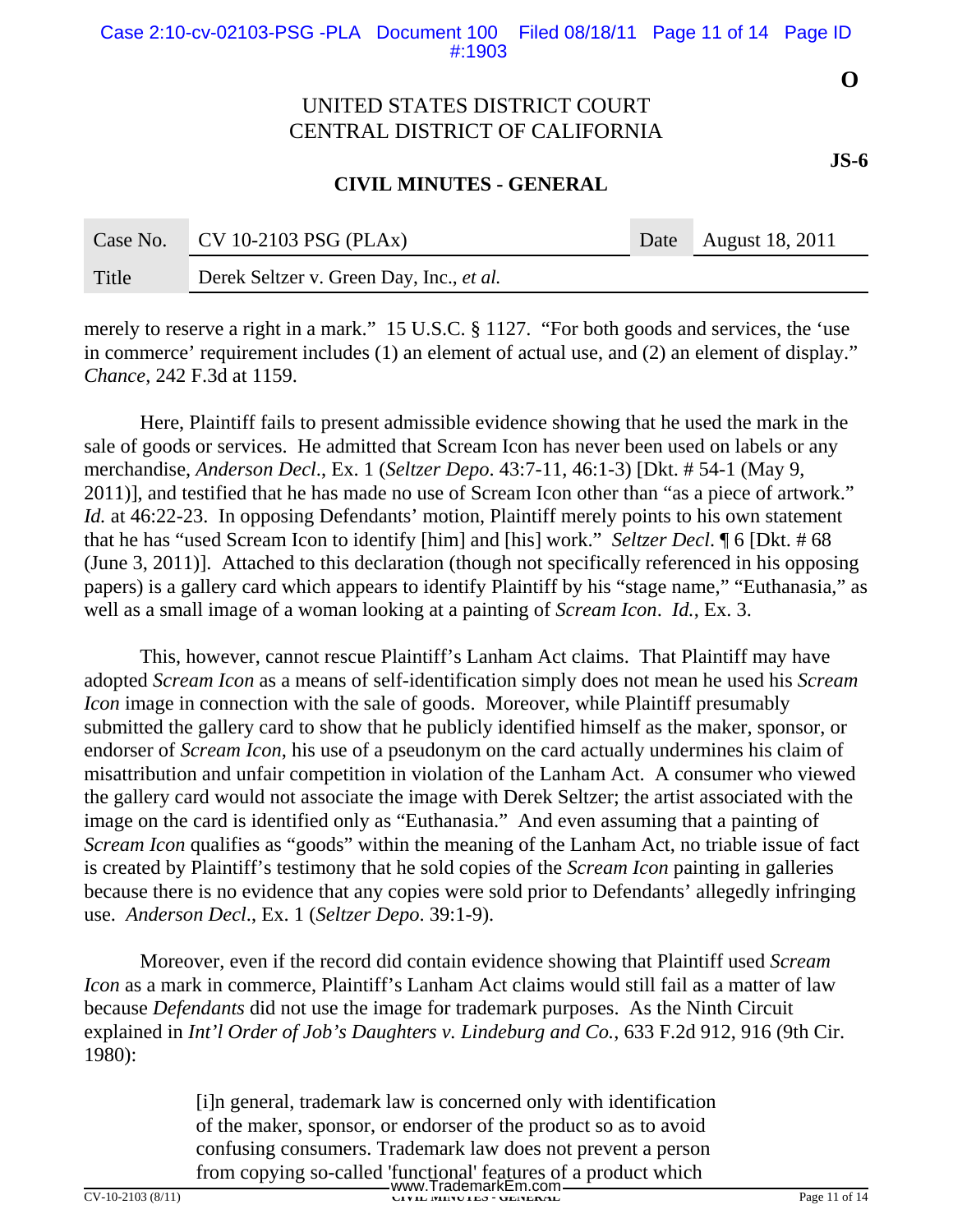### **CIVIL MINUTES - GENERAL**

| Case No. | $\sim$ CV 10-2103 PSG (PLAx)             | Date August 18, 2011 |
|----------|------------------------------------------|----------------------|
| Title    | Derek Seltzer v. Green Day, Inc., et al. |                      |

constitute the actual benefit that the consumer wishes to purchase, as distinguished from an assurance that a particular entity made, sponsored, or endorsed a product.

*Id.* at 917 (internal citations omitted). The court went on to instruct that in determining whether an allegedly infringing use was for functional or trademark purposes, "a court must closely examine the articles themselves, the defendant's merchandising practices, and any evidence that consumers have actually inferred a connection between the defendant's product and the trademark owner." *Id.* at 919.

The Ninth Circuit recently applied this standard in *Fleischer Studios, Inc. v. A.V.E.L.A., Inc.*, 636 F.3d 1115 (9th Cir. 2011), holding that the defendant used the plaintiff's Betty Boop image as a functional product, rather than a trademark, on defendant's merchandise. *Id.* at 1124-25. Specifically, the court reasoned that the defendant never designated its merchandise as "official" or otherwise affirmatively indicated sponsorship, and that the plaintiff failed to "show a single instance in which a customer was misled about the origin, sponsorship, or endorsement of [A.V.E.L.A.'s products], nor that it received any complaints about [A.V.E.L.A.'s] wares." *Id*. at 1124 (quoting *Job's Daughters*, 633 F.2d at 919). Accordingly, it affirmed the district court's decision granting summary judgment on the plaintiff's trademark infringement claims. *Id.* at 1124-25.

Invoking *Job's Daughters*, Plaintiff argues that "the facts demonstrate that Green Day made use of the iconic mark as an iconic mark, not as something functional to be purchased." *Opp'n* 22:7-9. The Court disagrees and finds that, to the contrary, Plaintiff's Lanham Act claims fail as a matter of law under the *Job's Daughters* test. Not only did Defendants never give any indicia of sponsorship by Plaintiff, there are not even "merchandising practices" to speak of in this case. Rather, it is undisputed that Defendants did not sell any merchandise, videos, albums, or tickets displaying Plaintiff's *Scream Icon* image. *Schneider Decl*. ¶¶ 6-7. Additionally, the Court notes that Plaintiff has produced no evidence showing that any "customer" of Defendants' "product" was misled about the origin of *Scream Icon*.

In sum, because the Court finds that neither Plaintiff nor Defendants used the *Scream Icon* image in commerce as a trademark, Defendants' motion for summary judgment is therefore GRANTED on Plaintiff's third and fourth causes of action for violations of the Lanham Act.

C. State Law Claims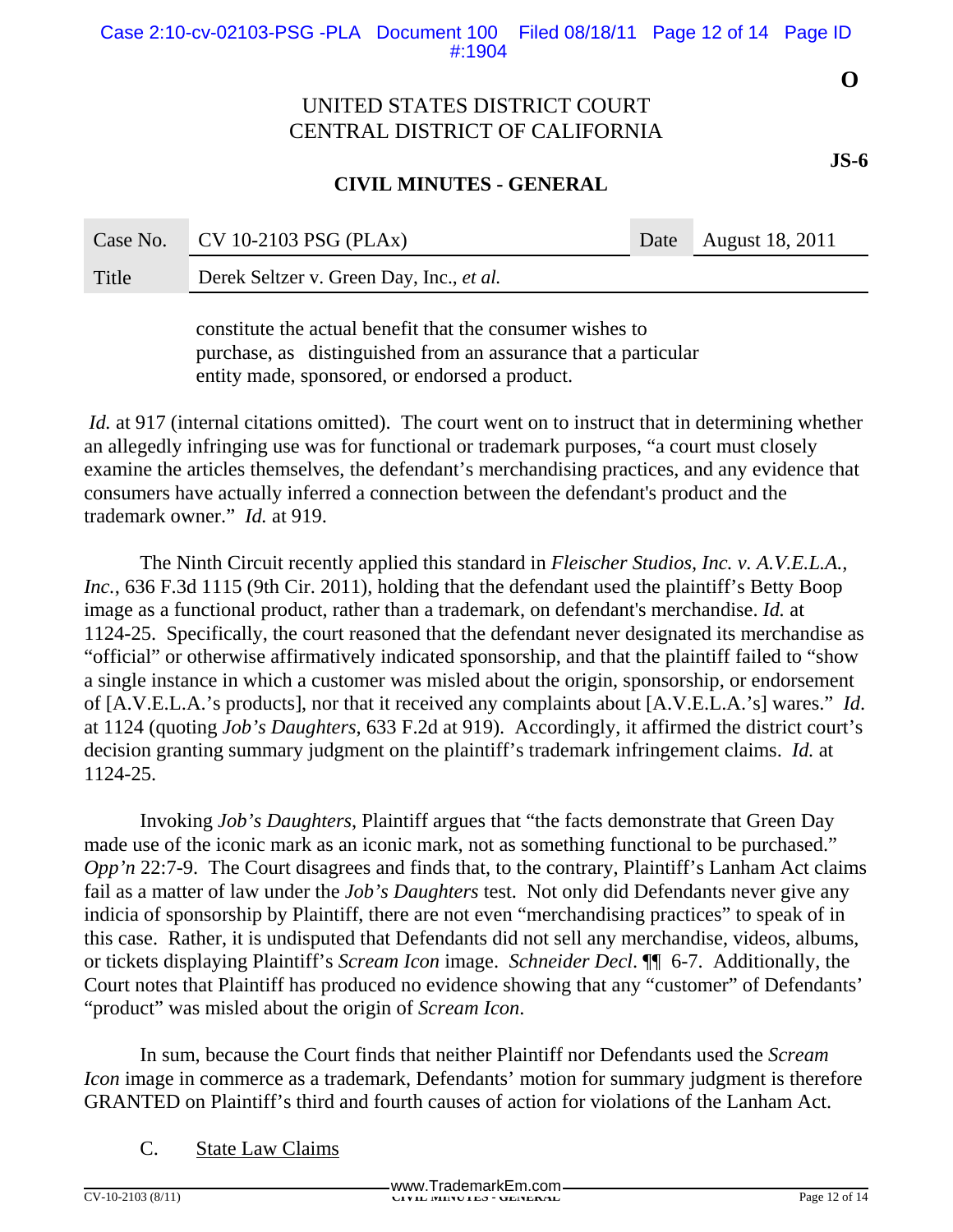### **CIVIL MINUTES - GENERAL**

| Case No. | $\sim$ CV 10-2103 PSG (PLAx)             | Date August 18, 2011 |
|----------|------------------------------------------|----------------------|
| Title    | Derek Seltzer v. Green Day, Inc., et al. |                      |

Lastly, Defendants argue that they are entitled to summary judgment on Plaintiff's state law claims for unfair competition and dilution. Again, the Court agrees.

California's Unfair Competition Law ("UCL") defines unfair competition as "any unlawful, unfair or fraudulent business act or practice." Cal. Bus. & Prof. Code § 17200. Plaintiff's allegations with respect to the unlawful prong of the UCL are identical to his claims under the Copyright and Lanham Acts; thus, for the reasons stated above, summary judgment on this prong is granted in favor of Defendants.

To determine whether a business practice is "unfair," "the court must weigh the utility of the defendant's conduct against the gravity of the harm to the alleged victim." *State Farm Fire & Cas. Co. v. Superior Court*, 45 Cal. App. 4th 1093, 1103-04, 53 Cal. Rptr. 2d 229 (1996). While the Court agrees that Plaintiff's unfair business practice claim is not barred by the Copyright Act, as Defendants so claim, Plaintiff nonetheless fails to present any affirmative evidence supporting an "unfair" practice in violation of Section 17200. Rather, he merely states that "his claims under the Lanham Act survive summary judgment, and that his claim for unfair business practices "has also been established for the same reasons." *Opp'n* 23:15-20. Pure argument, with no supporting evidence, does not defeat summary judgment under the Rule 56 standard. Moreover, in light of the Court's prior ruling that Plaintiff's Lanham Act fails as a matter of law because there is no evidence that *Scream Icon* was ever used as a trademark, it is unclear it is unclear how the "same reasons" support a finding that Defendants' use of *Scream Icon* was "unfair." Accordingly, the Court finds that summary judgment in favor of Defendants on this prong is appropriate.

Plaintiff's claim under the "fraudulent" prong under Section 17200 fails on similar grounds. "The lack of a strong likelihood of confusion can defeat the potential for deception." *See Rearden LLC v. Rearden Commerce, Inc.*, No. C 06-7367 MHP, 2010 WL 2650516, at \*10 (N.D. Cal. July 1, 2010). Here, there is no evidence that either party used *Scream Icon* as a mark, let alone evidence that consumers were confused as to the source or origin of the image shown in the video backdrop during Green Day's concerts. Summary judgment in Defendants' favor is therefore granted on the UCL's third prong under as well.

Additionally, the Court holds that Plaintiff also may not maintain his sixth cause of action for dilution and business injury in violation of Cal. Bus. & Prof. Code § 14330. Section 14330 was repealed by statute, effective January 1, 2008. *See* Stats. 2007, c.711 (A.B. 1484), § 1; *see also Mattel, Inc. v. MGA Entertainment, Inc.*, CV 04-9049 DOC, 2011 WL 1114250, 71 (C.D. Cal. Jan. 5, 2011). "The repeal of a statute creating a penalty, running either to an individual or WWW.TrademarkEm.com CV-10-2103 (8/11)

**O**